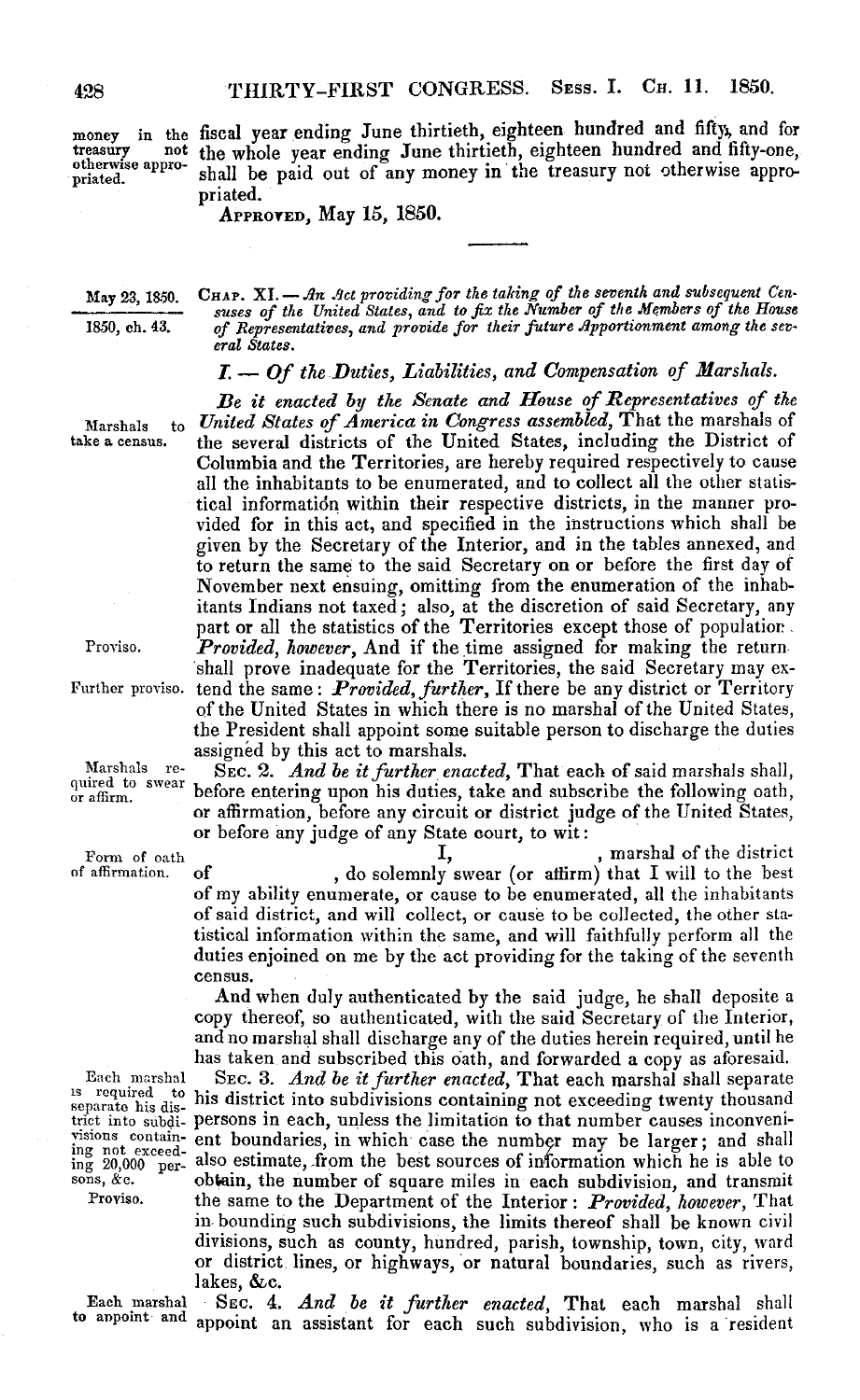therein, to whom he shall give a commission under his hand, author- commission and<br>the state of the diffuse herein assigned to assistants, which assistantially  $\frac{1}{12}$ ing him to perform the duties herein assigned to assistants, which each subdivision. commission shall set forth the boundaries of the subdivision, of which submission shall set forth the boundaries so specified, the marshal appointment so made, and the boundaries so specified, the marshall herein, to whom he shall give a commission under his hand, author- commission an shall keep a true and faithful record.

SEC. 5. And be it further enacted, That each marshal shall sea-SEC. 5. *And be it further enacted*, **That each marshal shall sea-** Marshals with supply supply each assistant with the instructions issued by the assistants with sea-<br>sonably supply each assistant with the provided for th Department of the Interior, the blanks provided for the enumeration needful instruc-<br>Department of the acceleration of other statistics, and give to tions, and blanks of the population, and the collection of other statistics, and give to tions, and plants him, from time to time, all such information and directions as may be  $t_{ion}$  of their du-<br>him, from time to time, to discharge his duty. He shall carefully ties &c. necessary to enable him to discharge his duty. He shall carefully ties, &c.<br>necessary to enable him of each assistant marshal be made in conexamine whether the return of each assistant marshal be made in con-<br>examine whether the return of this act, and, where discrepancies are formity with the terms of this act, and, where discrepancies are formity with the terms of this act, and, where discrepancies are detected, require the same to be corrected. He shall dispose of the  $Marshal's$  dutwo sets of the returns required from the assistant marshals as herein-<br>two sets of the returns required from the assistant marshals as herein-<br>ties definedafter provided for as follows: One set he shall transmit forthwith to the Secretary of the Interior; and the other copy thereof he shall transmit to the office of the Secretary of the State or Territory to transmit to the office of the Secretary of the State or Territory to which his district belongs. He shall classify and determine the rate of compensation to be paid to each assistant marshal according to the of compensation to be paid to each assistant marshal according to the provisions of this act, subject to the final approval of the Secretary of provisions of this act, subject to the final approval of the Secretary of the Interior. He shall, from time to time, make himself acquainted<br>the Interior. He shall, from time to time, marshal in the discharge of with the progress made by each assistant marshal in the discharge of with the progress made by each assistant marshal in the discharge of his duties, and in case of inability or neglect arising from sickness, or his duties, and in case of inability or neglect arising from sickness, or otherwise, appoint a substitute. otherwise, appoint a substitute.  $\sum_{\text{SBC}}$ , 5. And be it further enacted, That each marshal shall sea- Marshals re-Department of the Interior, the blanks provided for the enumeration needful instrueof the population, and the collection of other statistics, and give to tiong, and blanks

SEC. 6. *And be it further enacted*, That it any marshal shall, by malished to secure<br>any arrangement or understanding whatever, secure to himself any fee,  $_{\text{free}}$  reward, or reward, or compensation for the appointment of an assistant, or shall compensation, reward, or compensation for the appointment of an assistant, or shall compensation reward, or compensation for the appointment of an assistant, or shall compensation provided from an assist-<br>in any way secure to himself any part of the compensation provided from an assistby this act for the services of assistants, or if he shall knowingly neglect or refuse to perform the duties herein assigned to him, he shall, in lect or refuse to perform the duties herein assigned to him, he shall, in any such case, be deemed guilty of a misdemeanor, and if convicted in any such case, shall, for such offence, forfeit and pay not less than Penalty. one thousand dollars. one thousand dollars.  $\text{Rec. 6. And }$  be it further enacted, That if any marshal shall, by Marshal for-<br>SEC. 6, And be it further enacted, That if any marshal shall, by Marshal forin any way secure to himself any part of the compensation provided  $\mathbf{r}$  and

Sec. 7. *And be it further enacted*, That any marshal of the Marshal may<br>Sec. 7. And be it further enacted, That any marshal of the duties appoint depu United States may, for any purposes not inconsistent with the duties  $a$  appoint  $a$  appendix  $a$ . of the assistants herein provided for, appoint a deputy or deputies, to  $\frac{1}{\sqrt{2}}$ act in his behalf; but for all official acts of such deputy or deputies the marshal shall be responsible: *Provided, however*, An appointment to Proviso. collect the social statistics shall not be deemed an interference with collect the social statistics shall not be deemed an interference with the duties of the assistants. the duties of the assistants.

SEC. 8. *And be it further enacted*, That whenever the population Marshal's fees. returned in any district shall exceed one million, the marshal thereof shall be entitled to receive as a compensation for all his services in shall be entitled to receive as a compensation for all his services in executing this act, after the rate of one dollar for each thousand per-executing this act, after the rate of one dollar for each thousand persons; but if the number returned shall be less than a million in any district, the marshal thereof shall be allowed for his services at the rate district, the marshal thereof shall be allowed for his services at the rate of one dollar and twenty-five cents for each thousand persons: *Pro-*of one dollar and twenty-five cents for each thousand persons: Pro*vided, however*, That no marshal shall receive less than two hundred and fifty dollars: and when the compensation does not in the whole and fifty dollars: and when the compensation does not in the whole exceed the sum of five hundred dollars, a reasonable allowance for clerk hire shall be made, the amount whereof shall be determined by clerk hire shall be made, the amount whereof shall be determined by the Secretary of the Interior. *And provided, further*, That the mar- Further provishal of any district may, at his discretion, perform the duties of an <sup>so.</sup> assistant in any subdivision in which he may reside; and when he shall assistant in any subdivision in which he may reside; and when he shall personally perform the duties assigned by this act to assistants, he shall personally perform the duties assigned by this act to assistants, he shall receive therefor the compensation allowed to assistants for like ser-receive therefor the compensation allowed to assistants for like services. vices.

Proviso.

Marshal's fees.

Further provi-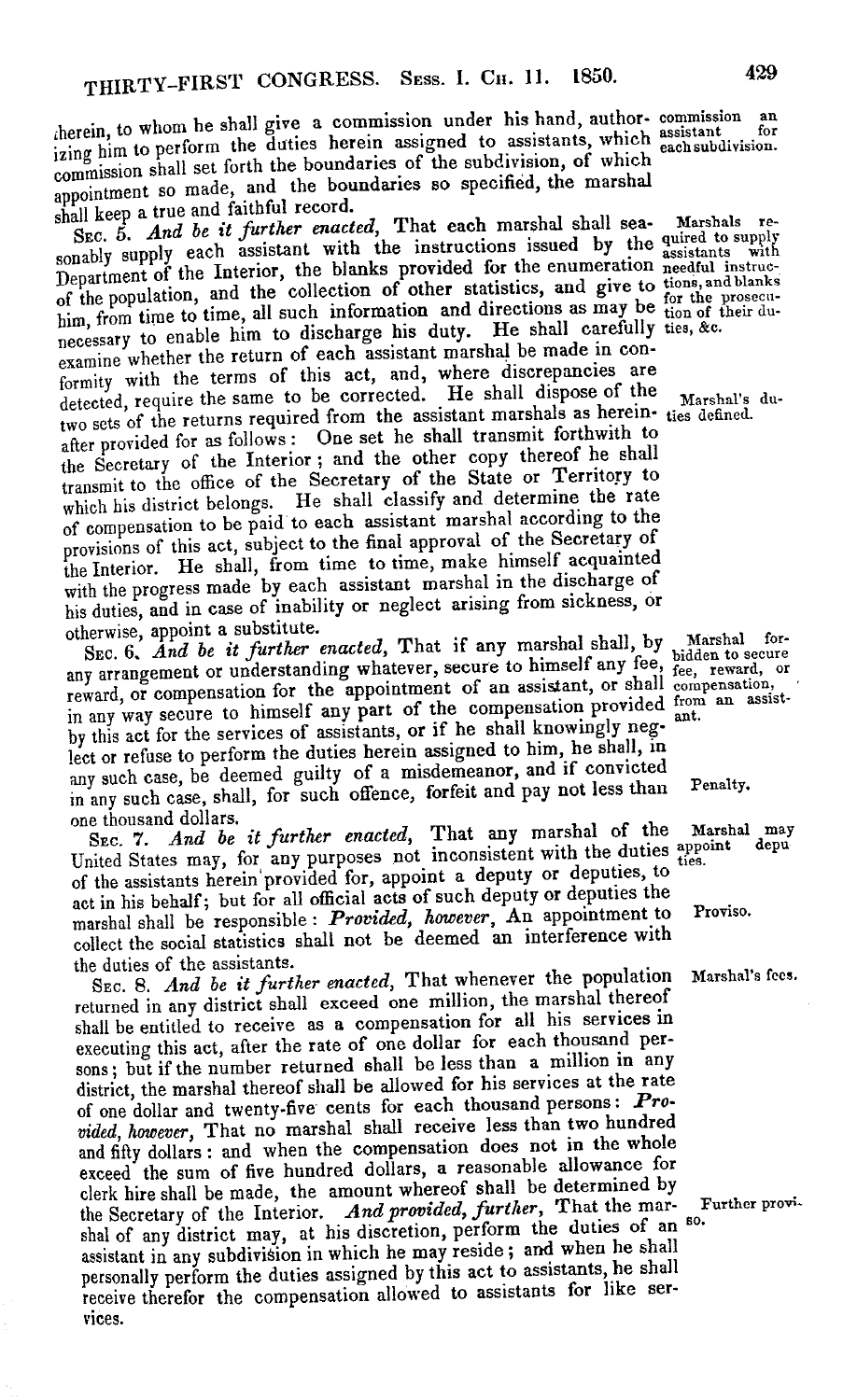*II. - Of Assistants, their Duties, Liabilities, and Compensation.* II.— Of Assistants, their Duties, Liabilities, and Compensation.

Assistant to be SEC. 9. And be it further enacted, That no assistant shall be commissioned by deemed qualified to enter upon his duties, until he has received from the marshal. the marshal, under his hand, such a commission as is provided for in the marshal, under his hand, such a commission as is provided for in this act, and shall take and subscribe the following oath, or affirma-this act, and shall take and subscribe the following oath, or affirmation, which shall be thereon endorsed, to wit: Assistant to be commissioned by

Form of oath  $\overline{I}$ ,  $\overline{I}$  , an assistant to the marshal of the district of

or affirmation. do solemnly swear (or affirm) that I will make a true and exact enumeration of all the inhabitants within the district assigned to me, and meration of all the inhabitants within the district assigned to me, and will also faithfully collect the other statistics therein, in the manner will also faithfully collect the other statistics therein, in the manner provided for in the act for taking the seventh census, and in conformity provided for in the act for taking the seventh census, and in conformity with all lawful instructions which I may receive, and will make due and correct returns thereof, as required in said act. (Signed.) and correct returns thereof, as required in said act. (Signed.) Which said oath, or affirmation, may be administered by any judge Which said oath, or affirmation, may be administered by any judge of a court of record, or any justice of the peace empowered to administer oaths, and a copy thereof duly authenticated shall be forwarded to the marshal by such assistant before he proceeds to the business of the appointment. the appointment.

Duties of as-<br>
EC. 10. And be it further enacted, That each assistant, when sistants defined. duly qualified in manner aforesaid, shall perform the service required of him, by a personal visit to each dwelling-house, and to each family, of him, by a personal visit to each dwelling-house, and to each family, in the subdivision assigned to him, and shall ascertain, by inquiries in the subdivision assigned to him, and shall ascertain, by inquiries made of some member of each family, if any one can be found capable made of some member of each family, if any one can be found capable of giving the information, but if not, then of the agent of such family, of giving the information, but if not, then of the agent of such family, the name of each member thereof, the age and place of birth of each, the name of each member thereof, the age and place of birth of each, and all the other particulars specified in this act, the tables thereto and all the other particulars specified in this act, the tables thereto subjoined, and the instructions of the Secretary of the Interior; and subjoined, and the instructions of the Secretary of the Interior; and shall also visit personally the farms, mills, shops, mines, and other shall also visit personally the farms, mills, shops, mines, and other places respecting which information is required, as above specified, in places respecting which information is required, as above specified, in his district, and shall obtain all such information from the best and his district, and shall obtain all such information from the best and most reliable sources; and when, in either case, the information is most reliable sources; and when, in either case, the information is obtained and entered on the tables, as obtained, till the same is complete, then such memoranda shall be infimediately read to the person or persons furnishing the facts, to correct errors and supply omissions, or persons furnishing the facts, to correct errors and supply omissions, if any shall exist. if any shall exist.

Each assistant SEC. 11. And be it further enacted, That each assistant shall, to furnish re- within one month after the time specified for the completion of the turns within one enumeration furnish the existing congus returns to the clerk of the turns within one enumeration, furnish the original census returns to the clerk of the time specified. county court of their respective counties, and two copies, duly compared and corrected, to the marshal of the district. He shall affix his pared and corrected, to the marshal of the district. He shall affix his signature to each page of the schedules before he returns them to his signature to each page of the schedules before he returns them to his marshal, and, on the last page thereof, shall state the whole number of marshal, and, on the last page thereof, shall state the whole number of pages in each return, and certify that they were well and truly made pages in each return, and certify that they were well and truly made according to the tenor of his oath of office. according to the tenor of his oath of office.

Assistants' SEC. 12. And be it further enacted, That each assistant shall be compensation allowed, as compensation for his services, after the rate of two cents allowed, as compensation for his services, after the rate of two cents for enumerating for each person enumerated, and ten cents a mile for necessary travel, to be ascertained by multiplying the square root of the number of dwelling-houses in the division by the square root of the number of dwelling-houses in the division by the square root of the number of square miles in each division, and the product shall be taken as the square miles in each division, and the product shall be taken as the number of miles travelled for all purposes in taking this census. number of miles travelled for all purposes in taking this census.

Additional com-<br>
SEC. 13. And be it further enacted, That, in addition to the compensation for pensation allowed for the enumeration of the inhabitants, there shall pensation allowed for the enumeration of the inhabitants, there shall specified duties. be paid for each farm, fully returned, ten cents; for each establishment of productive industry, fully taken and returned, fifteen cents; for the of productive industry, fully taken and returned, fifteen cents; for the social statistics, two per cent. upon the amount allowed for the enu-social statistics, two per cent. upon the amount allowed for the enumeration of population, and for each name of a deceased person meration of population, and for each name of a deceased person

Each assistant to furnish retime specified.

Assistants' compensation for enumerating inhabitants.

Additional compensation for specified duties.

the marshal.

Form of oath or affirmation.

Duties of assistants defined.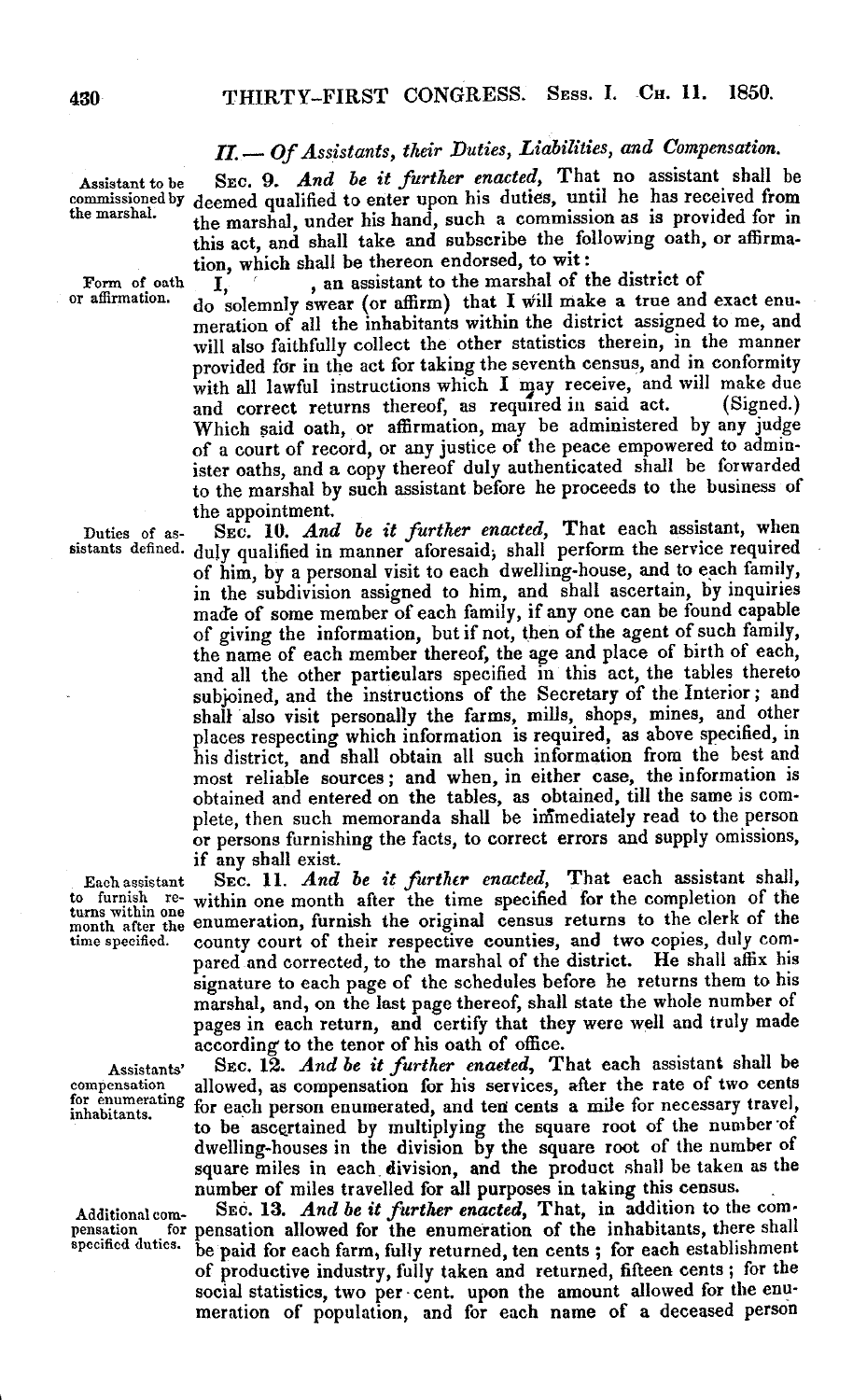returned, two cents: *Provided, however*, That, in making returns of Proviso. farms and establishments of productive industry, the instructions given farms and establishments of productive industry, the instructions given by the Secretary of the Interior must be strictly observed, and no by the Secretary of the Interior must he strictly observed, and no allowance shall be made for any return not authorized by such instruc-allowance shall be made for any return not authorized by such instructions, or for any returns not limited to the year next preceding the first tions, or for any returns not limited to the year next preceding the first of June next. of June next.

SEC. 14. *And be it further enacted,* That any assistant who, Non-performhaving accepted the appointment, shall, without justifiable cause, neg- declared a mishaving accepted the appointment, shall, without justifiable cause, neg- declared<br>lect or refuse to perform the duties enjoined on him by this act, shall demeanor be guilty of a misdemeanor, and, upon conviction, be liable to a for-be guilty of a misdemeanor, and, upon conviction, be liable to a forfeiture of five hundred dollars; or if he shall wilfully make a false Penalties on feiture of five hundred' dollars; or if he shall wilfully make a false oath, it shall be deemed perjury; or if he shall wilfully make a false marshals and ascertificate, it shall be deemed a misdemeanor, and if convicted or found sistants, for false guilty of either of the last-named offences, he shall forfeit and pay not certificates. guilty of either of the last-named offences, he shall forfeit and pay not certificates. exceeding five thousand dollars, and be imprisoned not less than two exceeding five thousand dollars, and be imprisoned not less than two years. And each marshal shall be alike punishable for the two last-years. And each marshal shall be alike punishable for the two lastnamed offences when committed by him. named offences when committed by him. SEC. 14. And be it further enacted, That any assistant who, lect or refuse to perform the duties enjoined on him by this act, shall

Sec. 15. *And be it further enacted*, That each and every free per- Persons refusson more than twenty years of age, belonging to any family residing in  $\frac{mg}{formation}$  subson more than twenty years of age, belonging to any rainity residing in formation sub<br>any subdivision, and in case of the absence of the heads and other ject to a forfeit members of any such family, then any agent of such family shall be, and of thirty dollars. members of any such family, then any agent of such family shall be, and of thirty dollars. each of them hereby is, required, if thereto requested by the marshal or each of them hereby is, required, if thereto requested by the marshal or his assistant, to render a true account, to the best of his or her knowl-his assistant, to render a true account, to the best of his or her knowledge, of every person belonging to such family, in the various partic-edge, of every person belonging to such family, in the various particulars required in and by this act, and the tables thereto subjoined, on ulars required in and by this act, and the tables thereto subjoined, on pain of forfeiting thirty dollars, to be sued for and recovered in an pain of forfeiting thirty dollars, to be sued for and recovered in an action of debt by the assistant to the use of the United States. action of debt by the assistant to the use of the United States.

SEC. 16. *And be it further enacted*, That all fines and penalties Fines and penherein provided for may be enforced in the courts of the United alties to be en States within the States or Territories where such offence shall have States courts. been committed, or forfeiture incurred. been committed, or forfeiture incurred.

SEC. 17. *And be it further enacted*, That the marshals and their Marshals and assistants are hereby authorized to transmit, through the post-office, any assistants aupapers or documents relating to the census, by writing thereon, transmit papers "Official business, census," and subscribing the same with the addition and documents " Official business, census," and subscribing the same with the addition and documents to his name of marshal, or assistant, as the case may be; but this census through privilege shall extend to nothing but documents and papers relating to the Post-Office, the census, which shall pass free; and the sum of twelve thousand  $f_{\text{mitting}}^{\text{free}}$  for transthe census, which shall pass free; and the sum of twelve thousand mitting blanks<br>dollars is hereby appropriated out of any money in the treasury not &c., an appropri otherwise appropriated, for the purpose of covering the expense of  $\frac{\text{ation of } g_{12,000}}{\text{is made}}$ transmitting the blanks and other matter through the mail, to be paid is made transmitting the blanks and other matter through the mail, to be paid is made. to the Post-Office Department. to the Post-Office Department. privilege shall extend to nothing but documents and papers relating to  $\frac{1}{2}$ dollars is hereby appropriated out of any money in the treasury not

SEC. 18. *And be it further enacted*, That if, in any of the Territo-Where the ries or places where the population is sparse, the officers of the army, population is or any persons thereto belonging, can be usefully employed in taking and others beor any persons thereto belonging, can be usefully employed in taking and others be-<br>the census, the Secretary of War is hereby directed to afford such aid, longing to the if it can be given without prejudice to the public service. cessary aid. the census, the Secretary of War is hereby directed to another such aid,  $\frac{1}{2}$ 

SEC. 19. And be it further enacted, That the Secretary of the Inte- The Secretary rior is hereby required to carry into effect the provisions of this act,  $_{\rm required\ to\ pro}^{\rm I}$ and to provide blanks and distribute the same among the marshals, so vide blanks, and that the enumeration may commence on the first day of June next, distribute them and be taken with reference to that day in each and every district and <sup>to the marshals.</sup> subdivision of districts; to draw up and distribute, at the same time, subdivision of districts; to draw up and distribute, at the same time, printed instructions, defining and explaining the duties of such as col-printed instructions, defining and explaining the duties of such as collect the statistics, and the limits by which such duties are circum-lect the statistics, and the limits by which such duties are circumscribed, in a clear and intelligible manner; to see, also, that all due scribed, in a clear and intelligible manner; to see, also, that all due diligence is employed by the marshals and assistants to make return of diligence is employed by the marshals and assistants to make return of their respective doings completed, at the times herein prescribed; and their respective doings completed, at the times herein prescribed; and further, as the returns are so made, to cause the same to be classified further, as the returns are so made, to cause the same to be classified and arranged in the best and most convenient manner for use, and lay and arranged in the best and most convenient manner for use, and lay

Proviso.

Non-performance or duties<br>declared a mis-<br>demeanor.

Penalties on

Persons refusing to give in-formation sub-ect to a forfeit

Marshals and relating to the<br>census through<br>the Post-Office, free; for trans-mitting blanks, &c., an appropri-

army to give ne-Where the sparse, omcers<br>and others be-<br>longing to the<br>army to give necessary aid.

The Secretary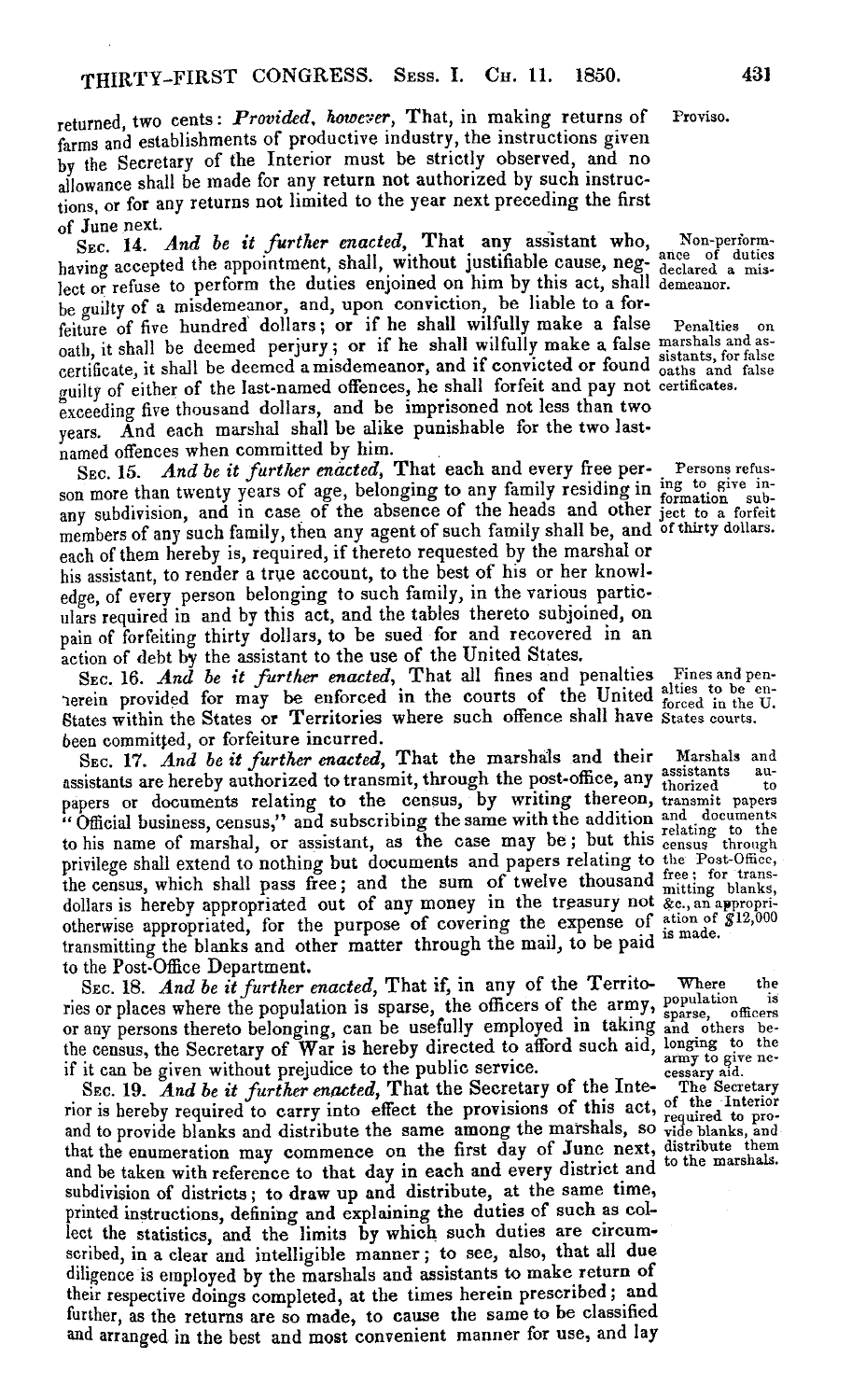Superintend-Franking privi-

salary of the<br>cretary of the

the assistant has

Constitution of the U.S., then

consist of two<br>hundred and

To be laid be- the same before Congress at the next session thereof. And to enable To be laid be- the same before Congress at the next session thereof. And to enable fore Congress. him the better to discharge these duties, he is hereby authorized and

required to appoint a suitable and competent person as superintending required to appoint a suitable and competent person as superintending  $\frac{1}{\log^2 \text{eleck}}$  and clerk, who shall, under his direction, have the general management of other officers au- matters appertaining thereto, with the privilege of franking and re-other officers au- matters appertaining thereto, with the privilege of franking and rethorized. ceiving, free of charge, all official documents and letters connected thorized. ceiving, free of charge, all official documents and letters connected  $l_{\text{ege.}}$  therewith; and the said Secretary shall also appoint such clerks and other officers as may be necessary, from time to time, for the efficient management of said service. And the compensation to be allowed management of said service. And the compensation to be allowed and paid to the officers connected with the census office, shall be as and paid to the officers connected with the census office, shall be as Salaries. follows: For the superintending clerk, two thousand five hundred dol-Salaries. follows: For the superintending clerk, two thousand five hundred dollars per annum in full for his services; and for other assistants and lars per annum in full for his services; and for other assistants and clerks, the compensation usually paid for similar services, to be fixed clerks, the compensation usually paid for similar services, to be fixed Proviso. and allowed by the Secretary of the Interior. Provided, That no salary to a subordinate clerk under this section shall exceed the sum of ary to a subordinate clerk under this section shall exceed the sum of Blanks and one thousand dollars per annum. The blanks and preparatory printing Blanks and one thousand dollars per annum. The blanks and preparatory printing printing. for taking the census shall be prepared and executed under the direction of the Census Board; the other printing hereafter to be executed tion of the Census Board; the other printing hereafter to be executed as Congress shall direct. as Congress shall direct.

SEC. 20. And be it further enacted, That for the purpose of carry-Appropriation. ing into effect this act, and defraying the preliminary expenses, there Appropriation. ing into effect this act, and defraying the preliminary expenses, there Salary of the is hereby appropriated, out of any money in the treasury not otherwise Census Board. appropriated, one hundred and fifty thousand dollars; out of which the Census Board, appropriated, one hundred and fifty thousand dollars; out of which the said Secretary of the Interior may allow, to the person employed as secretary of the Census Board, a compensation after the rate of three thousand dollars per annum during the period he has been in their employ. sand dollars per annum during the period he has been in their employ.

The marshal SEC. 21. And be it further enacted, That whenever a marshal shall to certify that certify that an assistant has completed to his satisfaction, and made performed his return of the subdivision confided to him, and shall also certify the performed his return of the subdivision confided to him, and shall also certify the duty. **amount of compensation to which, under the provisions of this act,** such assistant is entitled, designating how much for each kind of service, the Secretary of the Interior shall thereupon cause one half of vice, the Secretary of the Interior shall thereupon cause one half of the sum so due to be paid to such assistant, and when the returns have the sum so due to be paid to such assistant, and when the returns have been carefully examined for classification, if found executed in a man-been carefully examined for classification, if found executed in a manner satisfactory, then he shall also cause the other half to be paid. ner satisfactory, then he shall also cause the other half to be paid. And he shall make payments in the manner and upon like conditions And he shall make payments in the manner and upon like conditions to the several marshals for their services.

Tables annex-<br>
Tables annexSEC. 22. And be it further enacted, That the tables hereto annexed, ed part of the and made part of this act, are numbered from one to six, inclusive.<br>act. SEC 93. And he it further engeted. That if no other law he passe

act. SEC. 23. *And be it further enacted*, That if no other law be passed<br>If no other law providing for the taking of the eighth or any subsequent eeosus of the If no other law providing for the taking of the eighth, or any subsequent census of the taking of the United States, on or before the first day of January of any year, when, taking of the United States, on or before the first day of January of any year, when, nsus before the by the Constitution of the United States, any future enumeration of the United States, any future of any year, re- the inhabitants thereof is required to be taken, such census shall, in quired by the all things, be taken and completed according to the provisions of this act.<br>Constitution of Sug 24 And he it funther meeted. That from and after the third census before the by the Constitution of the United States, any future enumeration of  $\alpha$  any year, re- the inhabitants thereof is required to be taken, such census shall, in quired by ' the all things, be taken and completed according to the provisions of this act.

 $\begin{array}{l}\n\text{Constant on} \\
\text{the } U. \text{ S., then}\n\end{array}$  SEC. 24. And be it further enacted, That from and after the third the census to be day of March, one thousand eight hundred and fifty-three, the House the census to be day of March, one thousand eight hundred and fifty-three, the House taken according of Representatives shall be composed of two hundred and thirty-three to this act. House of Rep- members, to be apportioned among the several States in the manner resentatives to directed in the next section of this act. resentatives to directed in the next section of this apt.

consist of two hundred and SEC. 25. *And be it further enacted,* That so soon as the next and hundred and EC. 25. And be it further enacted, That so soon as the next and thirty-three each subsequent enumeration of the inhabitants of the several States, members.  $E_{\text{numeration}}$  directed by the Constitution of the United States to be taken, shall to be made, and be completed and returned to the office of the Department of the to be made, and be completed and returned to the office of the Department of the apportionment Interior, it shall be the duty of the Secretary of the Interior to ascer-apportionment Interior, it shall be the duty of the Secretary of the Interior to ascer declared, under tain the aggregate representative population of the United States, by the Secretary of adding to the whole number of free persons in all the States, including<br>the Interior. those bound to service for a term of years, and excluding Indians not taxed, three fifths of all other persons; which aggregate population he taxed, three fifths of all other persons; which aggregate population he shall divide by the number two hundred and thirty-three, and the prod-shall divide by the number two hundred and thirty-three, and the prodthe Interior, those bound to service for a term of years, and excluding Indians not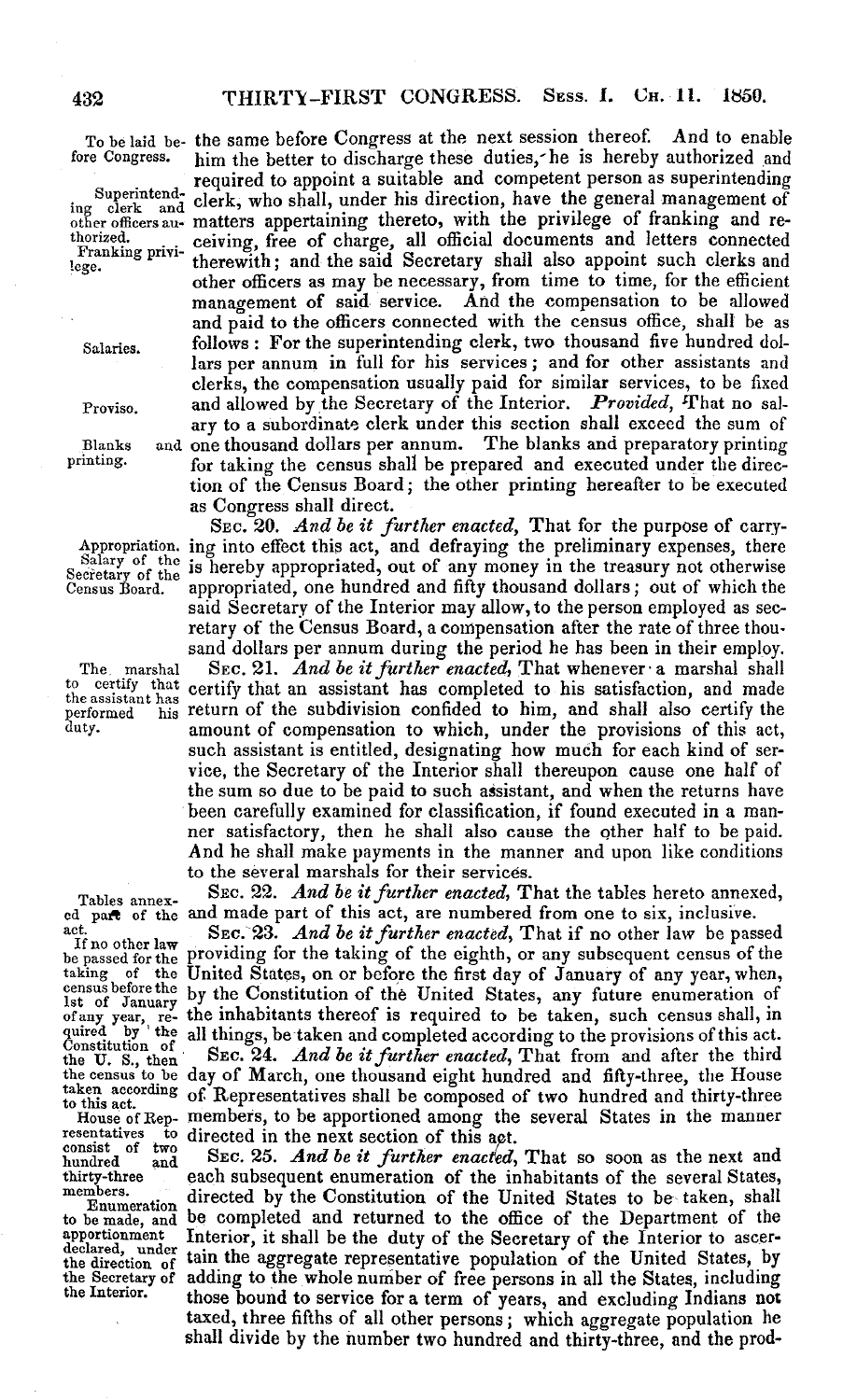uct of such division, rejecting any fraction of an unit, if any such uct of such division, rejecting any fraction of an unit, if any such happen to remain, shall be the ratio, or rule of apportionment, of rep-happen to remain, shall be the ratio, or rule of apportionment, of representatives among the several States under such enumeration; and resentatives among the several States under such enumeration; and the said Secretary of the Department of the Interior shall then pro-the said Secretary of the Department of the Interior shall then proceed, in the same manner, to ascertain the representative population ceed, in the same manner, to ascertain the representative population of each State, and to divide the whole number of the representative of each State, and to divide the whole number of the representative population of each State by the ratio already determined by him as population of each State by the ratio already determined by him as above directed; and the product of this last division shall be the num-above directed; and the product of this last division shall be the number of representatives apportioned to such State under the then last ber of representatives apportioned to such State under the then last enumeration: *Provided*, That the loss in the number of members Proviso caused by the fractions remaining in the several States, on the division caused by the fractions remaining in the several States, on the division of the population thereof, shall be compensated for by assigning to so of the population thereof, shall be compensated for by assigning to so many States having the largest fractions, one additional member each many States having the largest fractions, one additional member each for its fraction as may be necessary to make the whole number of representatives two hundred and thirty-three. *And provided, also,* That if, Further proviso. resentatives two hundred and thirty-three. And provided, also, That if, Further proviso. after the apportionment of the representatives under the next, or any after the apportionment of the representatives under the next, or any subsequent census, a new State or States shall be admitted into the subsequent census, a new State or States shall be admitted into the Union, the representative or representatives assigned to such new State Union, the representative or representatives assigned to such new State or States shall be in addition to the number of representatives herein or States shall be in addition to the number of representatives herein above limited; which excess of representatives over two hundred and thirty-three shall only continue until the next succeeding apportionment thirty-three shall only continue until the next succeeding apportionment of representatives under the next succeeding census. of representatives under the next succeeding census.

SEC. 26. And be it further enacted, That when the Department of Certificate of the Interior shall have apportioned the representatives, in the manner <sup>the number</sup> of above directed, among the several States under the next or any subse-tioned to be sent quent enumeration of the inhabitants of the United States, he shall, as to each State soon as practicable, made out and transmit, under the seal of his office, and H. of Rep. to the House of Representatives, a certificate of the number of members apportioned to each State under the then last enumeration; and bers apportioned to each State under the then last enumeration; and shall likewise make out and transmit, without delay, to the executive shall likewise make out and transmit, without delay, to the executive of each State, a certificate, under his seal of office, of the number of of each State, a certificate, under his seal of office, of the number of members apportioned to such State, under such last enumeration. members apportioned to such State, under such last enumeration.

SEC. 27. And be it further enacted, That the Secretary of the Inte-Statistics in rerior, in his instructions to the marshals, shall direct that the statistics  $g^{\text{ard}}$  to hemp, in regard to all other descriptions of hemp not embraced in the de- water-rotted, to in regard to all other descriptions of hemp not embraced in the de-water-rotted, to nomination of dew and water-rotted, shall be taken and estimated in be taken in the the returns.

in the County of State of

 $S$ CHP $\text{Diff}$  P.1.  $\mathbf{F}_{\text{max}}$  Interactional in

| æ                                                                                                              | تمنيمنه            |                                                                              |                                                                                                  | ,,, ,,,,                         |                                                                            |                                | Assistant.                                                            |                                                                         |
|----------------------------------------------------------------------------------------------------------------|--------------------|------------------------------------------------------------------------------|--------------------------------------------------------------------------------------------------|----------------------------------|----------------------------------------------------------------------------|--------------------------------|-----------------------------------------------------------------------|-------------------------------------------------------------------------|
|                                                                                                                |                    | ಕ                                                                            |                                                                                                  |                                  |                                                                            |                                |                                                                       |                                                                         |
|                                                                                                                |                    |                                                                              |                                                                                                  |                                  |                                                                            |                                |                                                                       |                                                                         |
|                                                                                                                |                    |                                                                              |                                                                                                  |                                  |                                                                            |                                |                                                                       |                                                                         |
|                                                                                                                | Color.             | age.                                                                         |                                                                                                  |                                  |                                                                            |                                |                                                                       | Whether deaf and dumb, blind, in-<br>sane, idiotic, pauper, or convict. |
|                                                                                                                |                    |                                                                              |                                                                                                  |                                  |                                                                            |                                |                                                                       |                                                                         |
| 4                                                                                                              | 6                  |                                                                              |                                                                                                  |                                  |                                                                            |                                |                                                                       | 13                                                                      |
|                                                                                                                |                    |                                                                              |                                                                                                  |                                  |                                                                            |                                |                                                                       |                                                                         |
|                                                                                                                |                    |                                                                              |                                                                                                  |                                  |                                                                            |                                |                                                                       | $\mathbf 2$                                                             |
| Name of every person whose usual<br>place of abode on the first day of<br>June, 1850, was in this family.<br>3 | Sex.<br>Age. <br>Б | , enumerated by me, on the<br>DESCRIPTION.<br>White, black, or mu-<br>latto. | 10<br>day of<br>each male person over 15 years of<br>trade<br>occupation, or<br>Profession,<br>7 | Value of real estate owned.<br>8 | , 1850.<br>Place of birth, naming the State,<br>Territory, or country<br>9 | Married within the year.<br>16 | $\sim$ $\sim$ $\sim$ $\sim$<br>Attended school within the year.<br>11 | of age who<br>write.<br>Persons over 20 years<br>cannot read and<br>12  |

Proviso.

Certificate of each State

returns.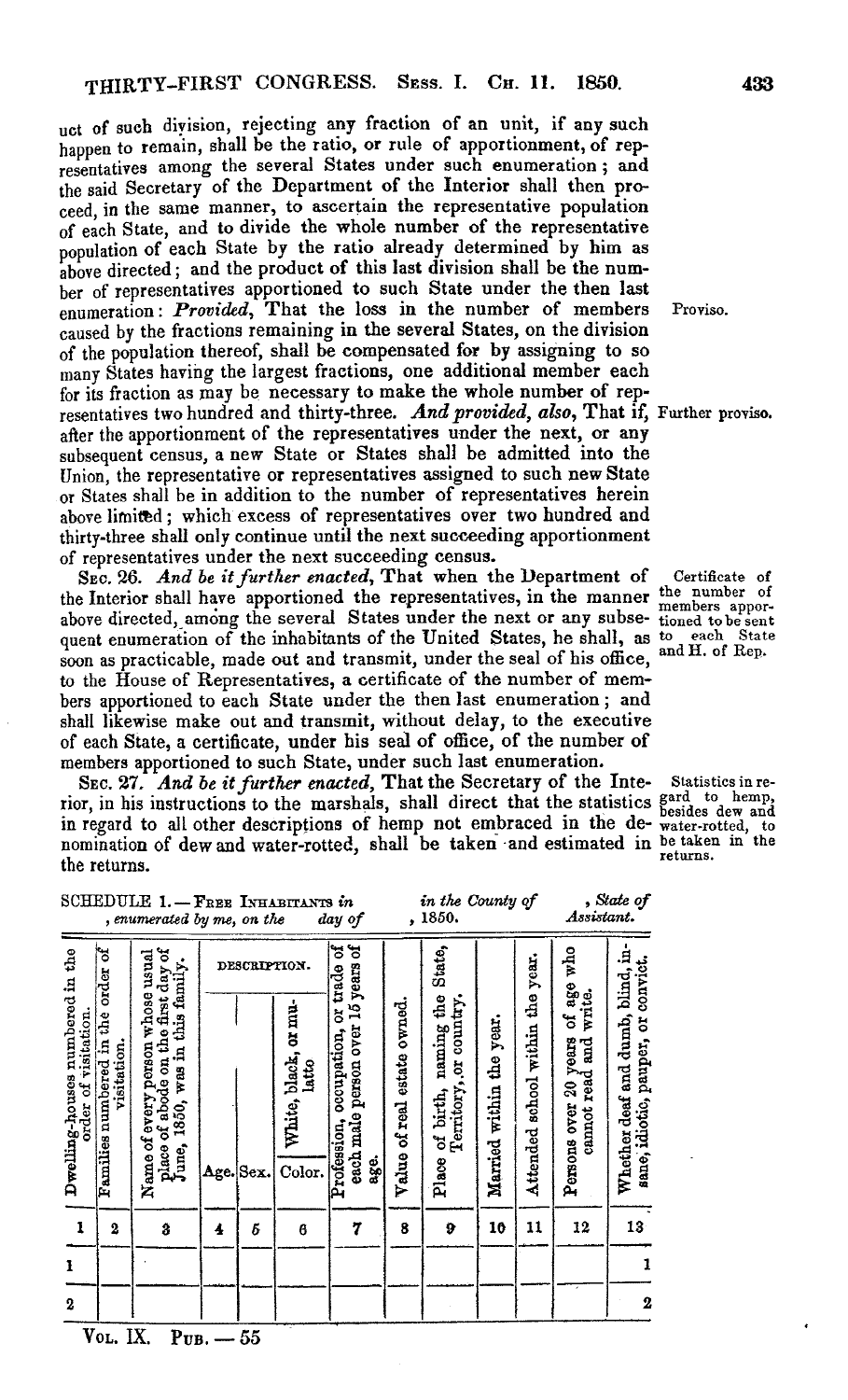SCHEDULE 2. - SLAVE INHABITANTS in , enumerated by me, on the

 $\emph{day of}$ , 1850.

in the County of State of<br>Assistant.

|                          |                      |   | DESCRIPTION. |                 |                          |                      |                                                    |                 |
|--------------------------|----------------------|---|--------------|-----------------|--------------------------|----------------------|----------------------------------------------------|-----------------|
| Name of<br>slave owners. | Number of<br>slaves. |   |              | Age.Sex. Color. | Fugitives from the State | manumitted<br>Number | Deaf and<br>dumb, blind,<br>insane, or<br>idiotic. | <b>REMARKS.</b> |
|                          | 2                    | 3 | 4            | б               | 6                        | 7                    | 8                                                  | 9               |
| 1                        |                      |   |              |                 |                          |                      |                                                    |                 |
| 2                        |                      |   |              |                 |                          |                      |                                                    | 2               |

SCHEDULE 3. -- PRODUCTIONS OF AGRICULTURE in in the County of , State of , during the year ending June 1st, 1850, as enumerated by me on the day of , 1850.

|                                                  | and<br>Acres of<br>land. |             |                          |                                          |         | Live stock on hand,<br>June 1, 1850. |                  |                |                         |             |        | Produce during the year ending<br>June 1st, 1850. |                                                                  |                          |                       |                                |                      |                      |                          |                                                                   |                        |                                    |
|--------------------------------------------------|--------------------------|-------------|--------------------------|------------------------------------------|---------|--------------------------------------|------------------|----------------|-------------------------|-------------|--------|---------------------------------------------------|------------------------------------------------------------------|--------------------------|-----------------------|--------------------------------|----------------------|----------------------|--------------------------|-------------------------------------------------------------------|------------------------|------------------------------------|
| Name of owner, agent, or manager of<br>the farm. | Improved                 | Unimproved. | of farm<br>value<br>Cash | implements<br>farming impl<br>ક<br>Value | Horses. | Asses.<br>and<br>Mules               | 0xen.<br>Working | Cows.<br>Milch | Cattle.<br><b>Other</b> | Sheep.      | Swine. | stock.<br>of live<br>value<br>.<br>Ele            | animals slaugh<br>year<br>die<br>during<br>The value of<br>tered | ۱ś.<br>bushels<br>Wheat, | ð.<br>bushels<br>Rye, | ಳ<br>bushels<br>O(m)<br>Indian | bushels of.<br>Oats, | S<br>pounds<br>Rice, | 'ಕ<br>pounds<br>Tobacco, | $\frac{6}{3}$<br>ጜ<br>bales<br>each.<br>Cotton,<br>lbs.<br>Ginned | નું<br>pounds<br>Wool, | ಕ<br>bushels<br>and Peas,<br>Beans |
| $\mathbf{1}$                                     | $\boldsymbol{2}$         | 3           | 4                        | Б                                        | 6       | 7                                    | 8                | 9              |                         | 10 11 12 13 |        |                                                   | 14                                                               | 15 <sup>1</sup>          | 16                    | 17                             | 18 19 20             |                      |                          | 21                                                                | 2223                   |                                    |

## SCHEDULE 3.-Continued.

|                        |                           |                      |                        |                                          |                       |                                  |                         |                        |                    |                           |                                          |                            |                          | Produce during the year ending June 1, 1850. - Continued. |                      |                           |                                        |                                 |                                      |                           |                                    |                                       |
|------------------------|---------------------------|----------------------|------------------------|------------------------------------------|-----------------------|----------------------------------|-------------------------|------------------------|--------------------|---------------------------|------------------------------------------|----------------------------|--------------------------|-----------------------------------------------------------|----------------------|---------------------------|----------------------------------------|---------------------------------|--------------------------------------|---------------------------|------------------------------------|---------------------------------------|
|                        |                           |                      | Potatoes.              | dollars.                                 |                       | garden.                          |                         |                        |                    |                           |                                          |                            |                          | Hemp.                                                     |                      |                           |                                        |                                 | eđ,                                  |                           | જં                                 |                                       |
| Buckwheat, bushels of. | ម្ល<br>bushels<br>Barley, | કુ<br>Irish, bushels | ಕ<br>bushels<br>Sweet, | !ទ<br>products<br>orchard<br>'ಕ<br>Value | ಳ<br>gallons<br>Wine, | market<br>of produce of<br>Value | e.<br>pounds<br>Butter, | ಕ<br>pounds<br>Cheese, | જં<br>tons<br>Hay, | ಳ<br>Clover seed, bushels | ಕ<br>bushels<br>seeds,<br>grass<br>Other | કું<br>pounds<br>Hops,     | ಕ<br>tons<br>Dew-rotted, | ಕ<br>tons<br>Water-rotted,                                | g<br>pounds<br>Flax, | ಕ<br>bushels<br>Flaxseed, | ಳ<br>pounds<br>Cocoons,<br><b>Silk</b> | ۱ť<br>pounds<br>Sugar,<br>Maple | 1,000<br>ಕ<br>ह<br>Cane Sugar, hhds. | ಕ<br>gallons<br>Molasses, | pounds<br>Beeswax,<br>and<br>Honey | manufactures<br>of home-made<br>Value |
|                        | 24 25                     | 26                   | 27                     |                                          |                       |                                  |                         |                        |                    |                           |                                          | 28 29 30 31 32 33 34 35 36 | 37                       | 38                                                        | 39404142             |                           |                                        |                                 | 43                                   | 44                        | 45                                 | 146                                   |
|                        |                           |                      |                        |                                          |                       |                                  |                         |                        |                    |                           |                                          |                            |                          |                                                           |                      |                           |                                        |                                 |                                      |                           |                                    |                                       |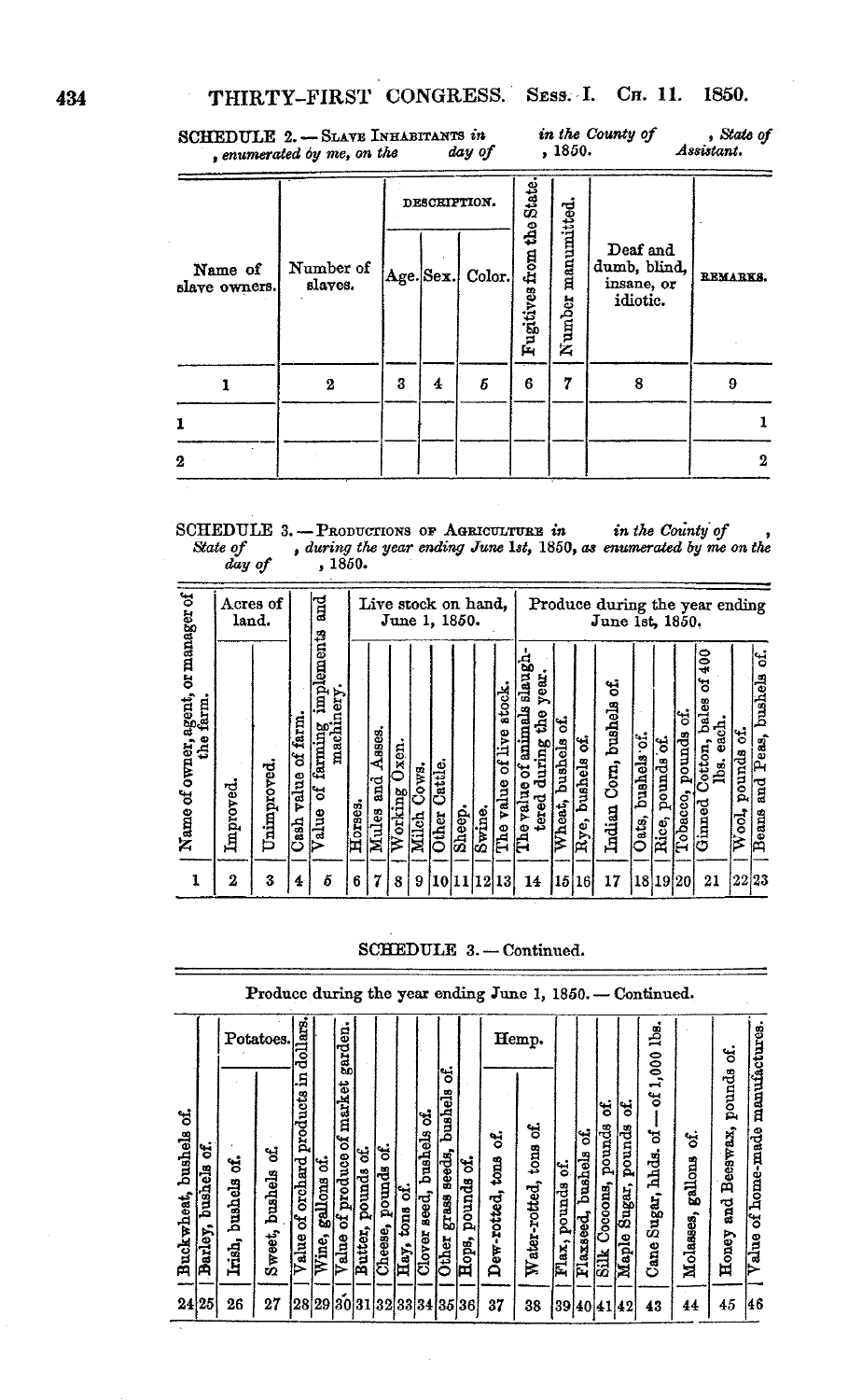SCHEDULE 4. - PRODUCTS OF INDUSTRY in in the County of , State of , during the year ending June 1, 1850, as enumerated by me. Assistant.

| 53<br>Company,                                                                                                                            | 5                                                                       | Raw material<br>person-<br>used, includ-<br>ing fuel.                                        |                  |             |              |                                                                            | Average No.<br>of hands<br>employed. |              | Wages.                                                     | Annual<br>product.                                                 |                   |              |               |
|-------------------------------------------------------------------------------------------------------------------------------------------|-------------------------------------------------------------------------|----------------------------------------------------------------------------------------------|------------------|-------------|--------------|----------------------------------------------------------------------------|--------------------------------------|--------------|------------------------------------------------------------|--------------------------------------------------------------------|-------------------|--------------|---------------|
| Name of Corporation, Comparation, Comparation, Comparation, producing art<br>Individual, producing art<br>the annual value of \$500.<br>1 | manufacture,<br>of business, ma<br>product.<br>Name<br>$\boldsymbol{2}$ | business.<br>and.<br>invested in real<br>$\mathfrak{e}$<br>Ŗ.<br>estate<br>ಢ<br>Capital<br>3 | Quantities.<br>4 | Kinds,<br>5 | Values.<br>6 | power, machinery,<br>resource<br>ă<br>of motive<br>structure,<br>Kind<br>7 | Male.<br>8                           | Female.<br>9 | ಽ<br><b>COST</b><br>male labor<br>monthly<br>Average<br>10 | ಇ<br><b>COSt</b><br>labor.<br>Averago monthly<br>female labo<br>11 | Quantities.<br>12 | Kinds.<br>13 | Values.<br>14 |
|                                                                                                                                           |                                                                         |                                                                                              |                  |             |              |                                                                            |                                      |              |                                                            |                                                                    |                   |              |               |

 $\begin{minipage}{.4\linewidth} \texttt{SCHEDULE} \ 5. \texttt{--Social} \ \texttt{Sratrsics} \ of \\ \hspace{5.5cm} \textit{of} \qquad \textit{, compiled by me.} \end{minipage}$ , in the County of , and State Assistant.

| Name of        | Aggregate valua-                                                                   | Aggregate                                                                                                   | Public schools.                                                                                                                                                                                                                                                                |
|----------------|------------------------------------------------------------------------------------|-------------------------------------------------------------------------------------------------------------|--------------------------------------------------------------------------------------------------------------------------------------------------------------------------------------------------------------------------------------------------------------------------------|
| town, county,! | tion of real and                                                                   | amount of taxes                                                                                             |                                                                                                                                                                                                                                                                                |
| or city.       | personal estate.                                                                   | assessed.                                                                                                   |                                                                                                                                                                                                                                                                                |
|                | Real estate \$<br>Person'l estate<br>$Total$ \$<br>How valued?<br>True valuat'n \$ | State $\ddot{\textbf{x}}$<br>Countv<br>Parish<br>T <sub>own</sub><br>$Total$ \$<br>Road tax \$<br>How paid? | No. colleges.<br>Do. academies.<br>Do. free schools.<br>Do. other schools.<br>Do. school-houses.<br>Amount of money raised by<br>tax for schools last year, \$<br>Raised in other ways for<br>schools last year, \$<br>Received from public funds<br>for schools last year. \$ |

SCHEDULE 5. - Continued.

| Public libraries.                                                        |   |    |      |        | Periodicals, including<br>newspapers. |                                                | Seasons.                                                                               |
|--------------------------------------------------------------------------|---|----|------|--------|---------------------------------------|------------------------------------------------|----------------------------------------------------------------------------------------|
| Social.<br>Colleges.<br>Academies.<br>Public schools.<br>Sunday schools. | ż | ಕೆ | Name | Class. |                                       | How often Number of<br>published. eirculation. | Has this season produced<br>average crops?<br>What crops are short?<br>To what extent? |
|                                                                          |   |    |      |        |                                       |                                                | What is the average per<br>year?                                                       |